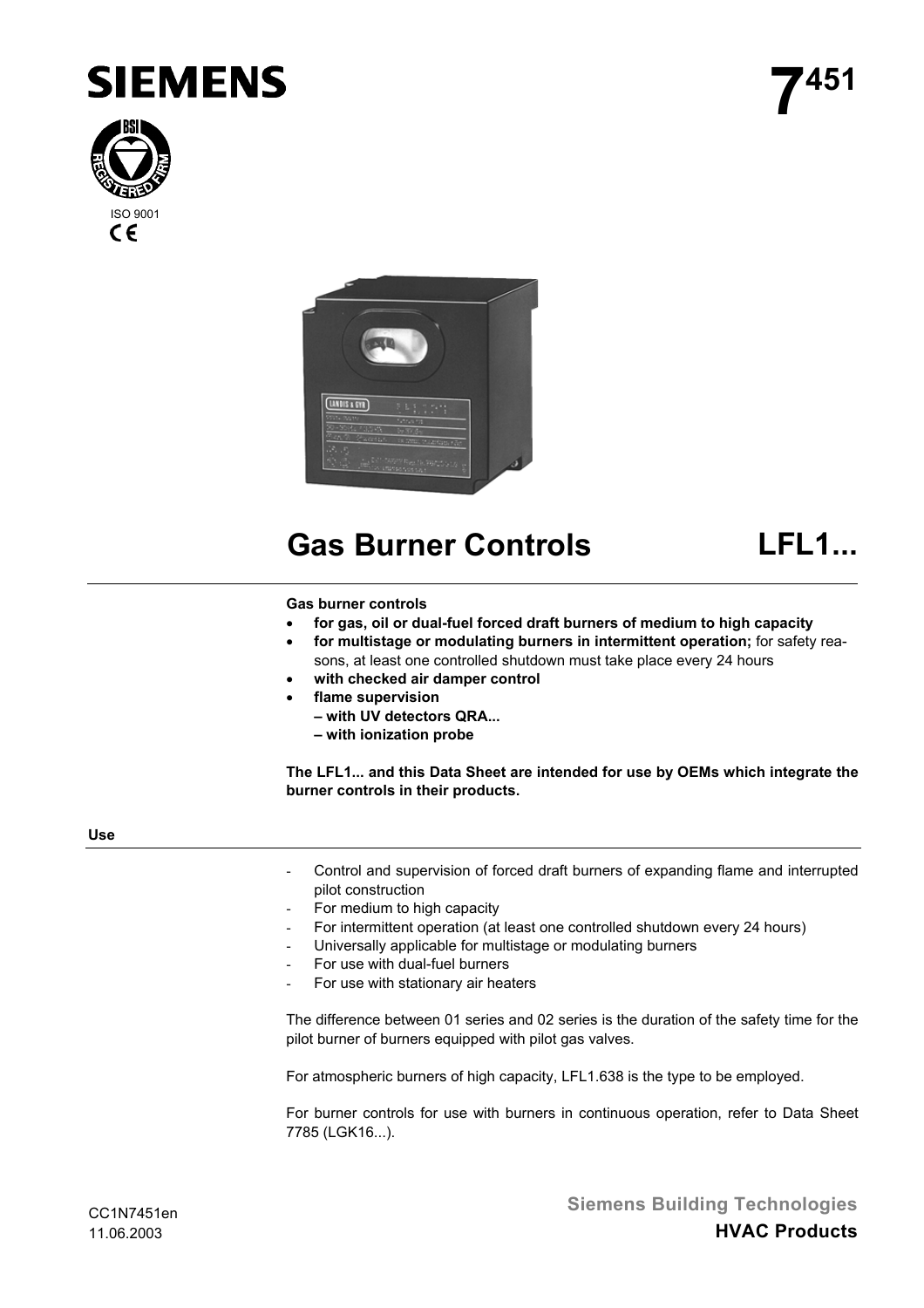

**To avoid injury to persons, damage to property or the environment, the following warning notes should be observed!**

## **Do not open, interfere with or modify the unit!**

- Before performing any wiring changes in the connection area of the LFL1…, completely isolate the unit from the mains supply (all-polar disconnection)
- Ensure protection against electric shock hazard by providing adequate protection for the burner control's connection terminals
- Check to ensure that wiring is in an orderly state
- Press the lockout reset button only manually (apply a force of no more than 10 N). without using any tools or pointed objects
- **Do not press the lockout reset button on the unit or the remote lockout reset button for more than 10 seconds since this damages the lockout relay in the unit**
- Fall or shock can adversely affect the safety functions. Such units may not be put into operation, even if they do not exhibit any damage
- In the case of flame supervision with UV detectors QRA..., it should be noted that sources of radiation such as halogen lamps, welding equipment, special lamps, ignition sparks, as well as X-rays and gamma radiation, can produce erroneous flame signals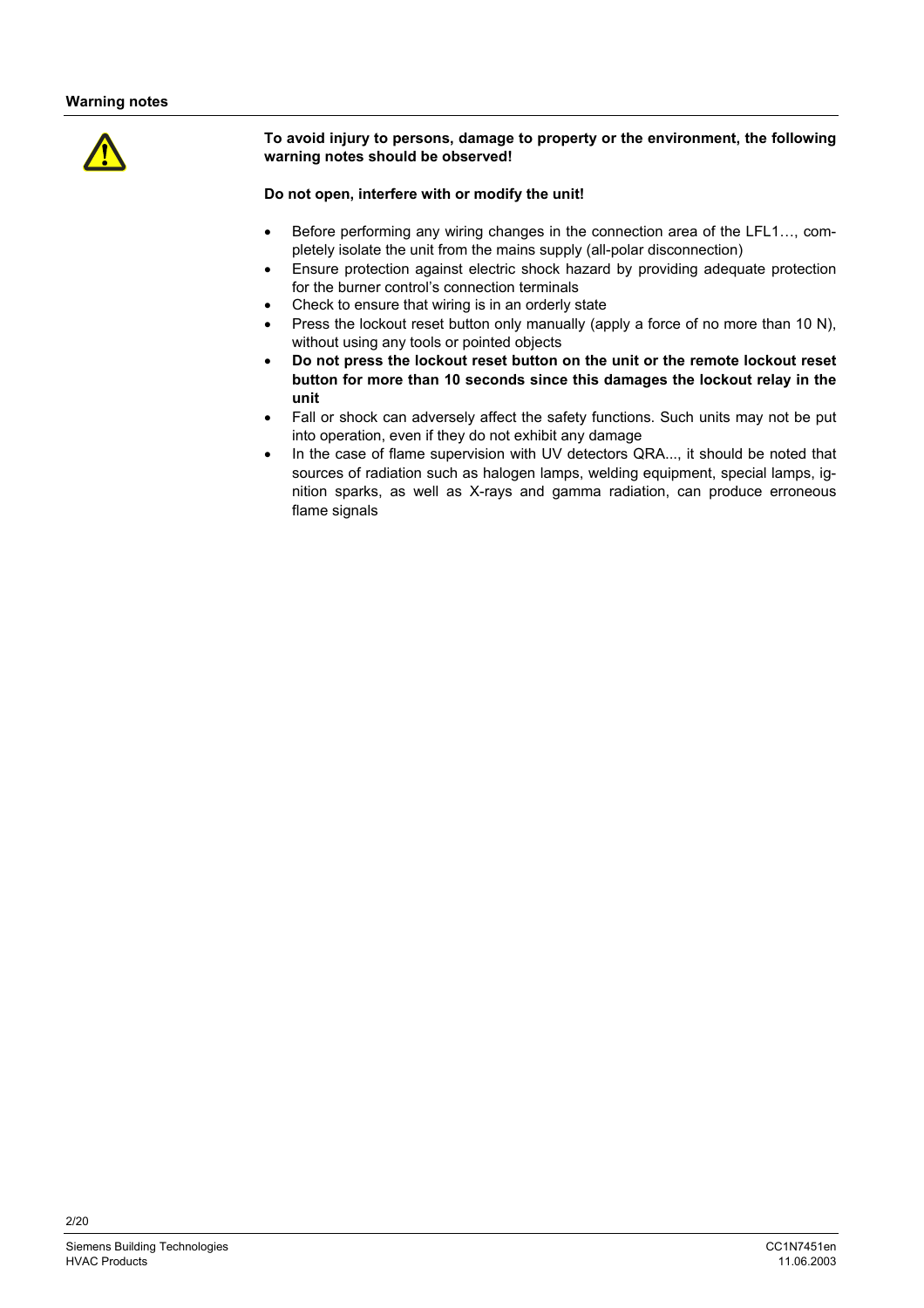#### **Engineering notes**

Install switches, fuses, earthing, etc., in compliance with local regulations

• Decisive for the connection of valves and other plant components is the plant diagram provided by the burner manufacturer

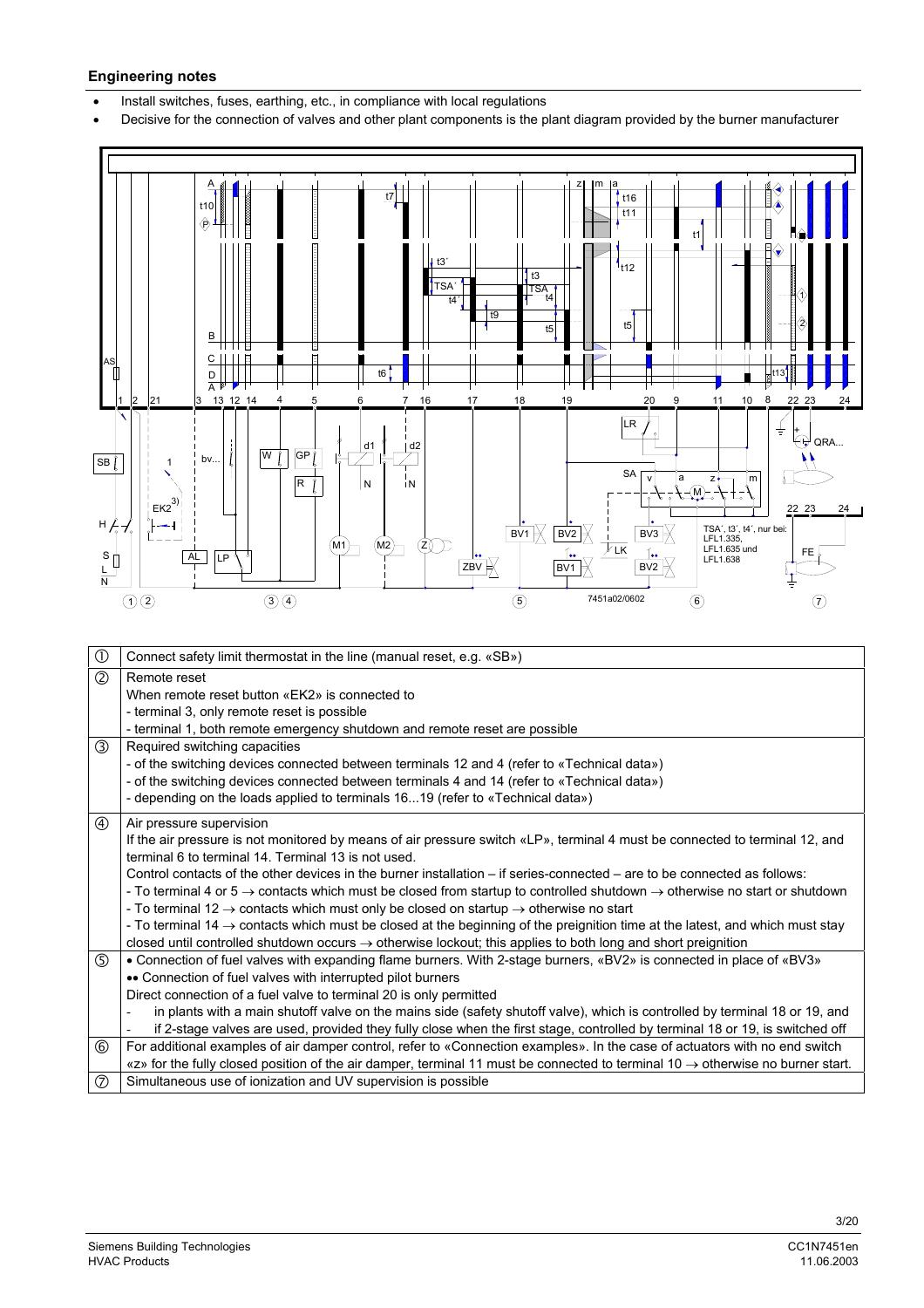- Ensure that the relevant national safety regulations are observed
- Mounting work must be carried out by qualified staff
- When using 2 UV detectors QRA..., make certain that the detectors cannot see one another

#### **Installation notes**

- Installation work must be carried out by qualified staff
- Always run the high-voltage ignition cables separately while observing the greatest possible distance to the unit and to other cables
- Do not mix up live and neutral conductors

## **Electrical connection of ionization probe and flame detector**

It is important to achieve practically disturbance- and loss-free signal transmission:

- Never run the detector cable together with other cables
	- Line capacitance reduces the magnitude of the flame signal – Use a separate cable of low capacitance
- Observe the maximum permissible detector cable lengths (refer to «Technical data»)
- 2 UV detectors QRA... can be connected in parallel
- The ionization probe is not protected against electric shock hazard
- Locate the ignition electrode and ionization probe such that the ignition spark cannot arc over to the ionization probe (risk of electrical overloads)
- In connection with the QRA..., earthing of terminal 22 is mandatory
- Supervision with both ionization probe and UV detector QRA... is possible, but for safety reasons – with the exception of the second safety time «t9» – only one flame detector may be active at a time. At the end of the second safety time, one of the detectors must be inactive, however, that is, the detected flame must have extinguished, e.g. by switching off the ignition valve at terminal 17

## **Commissioning notes**

- Commissioning work must be carried out by qualified staff
- Prior to commissioning, check to ensure that wiring is in an orderly state
- When commissioning the plant or when doing maintenance work, make the following safety checks:

|    | Safety check to be carried out                                                                                                                                                 | Anticipated response            |
|----|--------------------------------------------------------------------------------------------------------------------------------------------------------------------------------|---------------------------------|
| a) | Burner start with flame detector dark-                                                                                                                                         | Lockout at the end of «TSA»     |
|    | ened                                                                                                                                                                           |                                 |
| b) | Burner start with flame detector ex-                                                                                                                                           | Lockout after 40 seconds at the |
|    | posed to extraneous light                                                                                                                                                      | latest                          |
| c) | Burner operation with simulated loss<br>of flame; for that purpose, darken the<br>flame detector in operation and main-<br>tain that state (not possible with ioni-<br>zation) | Lockout                         |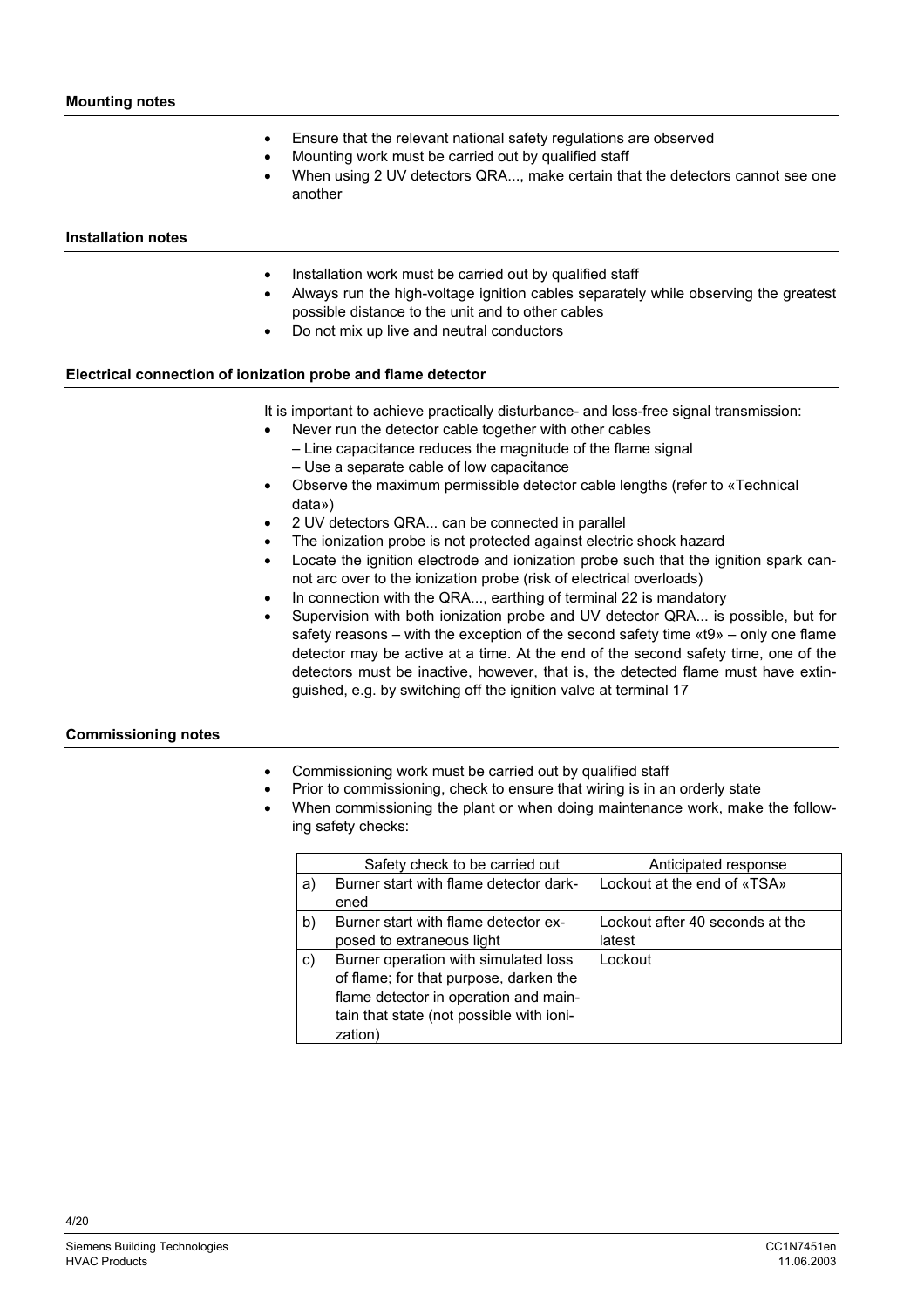

 $LEL1.635$  x -- x x x x x x  $LEL1.638$   $x = -1$   $x = -1$   $x = -1$   $x = -1$ 

Identification code to EN 298 – All types (except LFL1.148) F B L L X N

## **Service notes**

- Maintenance work must be carried out by qualified staff
- Each time a unit has been replaced, check to ensure that wiring is in an orderly state. Make the safety check in accordance with section «Commissioning notes»

## **Disposal notes**



The unit contains electrical and electronic components and may not be disposed of together with household waste.

Local and currently valid legislation must be observed.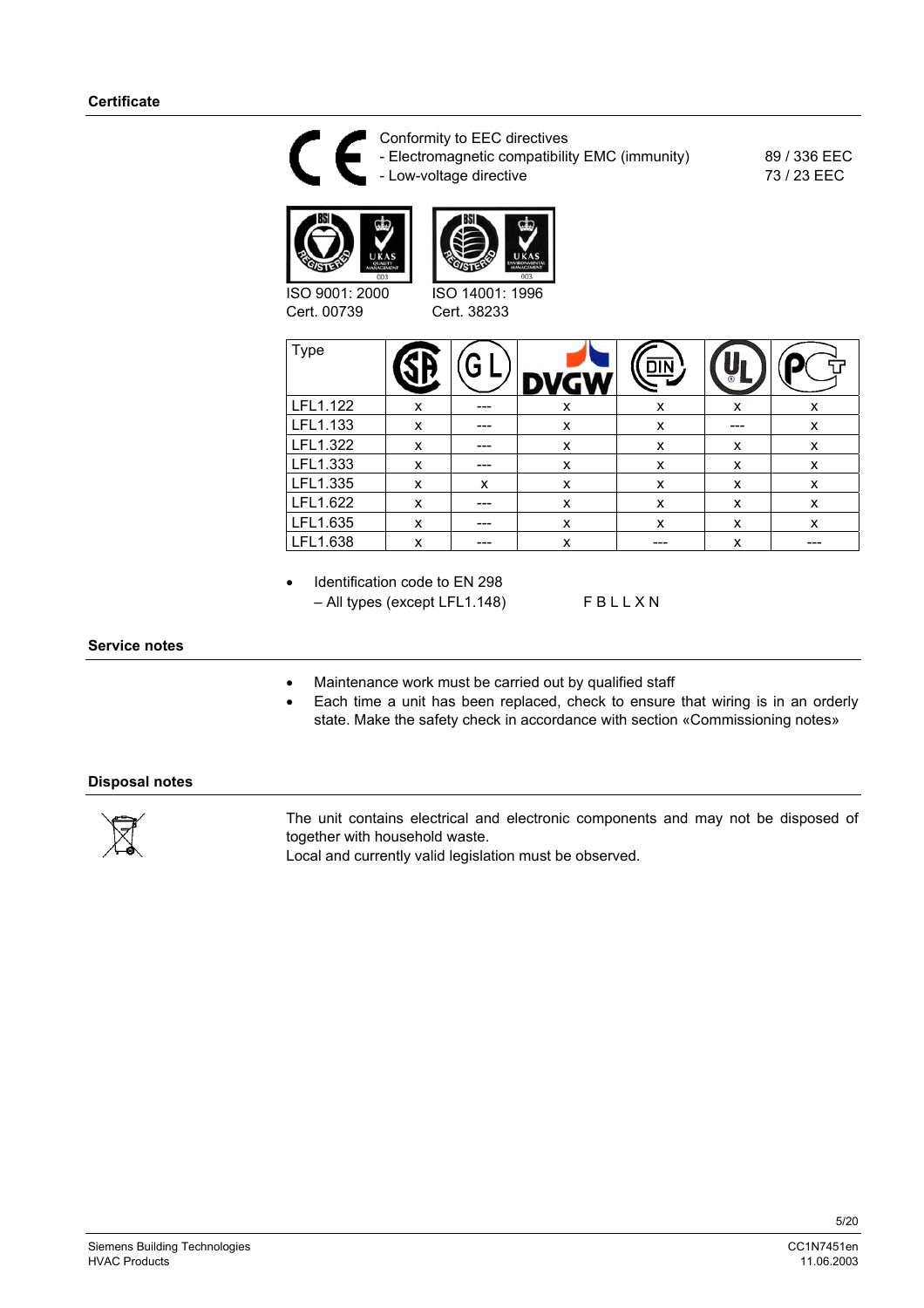## **Mechanical design**

| Gas burner control | $\overline{\phantom{a}}$                                                              | Plug-in design<br>Exchangeable unit fuse (incl. spare fuse)                                                                                                                                                                                                                                                                                                                                                                                                                                                                   |
|--------------------|---------------------------------------------------------------------------------------|-------------------------------------------------------------------------------------------------------------------------------------------------------------------------------------------------------------------------------------------------------------------------------------------------------------------------------------------------------------------------------------------------------------------------------------------------------------------------------------------------------------------------------|
| Housing            | $\overline{\phantom{a}}$<br>$\overline{\phantom{a}}$                                  | Made of impact-proof and heat-resistant black plastic<br>Lockout reset button with viewing window showing<br>- the fault signal lamp<br>- the lockout indicator<br>- coupled to the program spindle<br>- visible in the transparent lockout reset button<br>- uses easy-to-remember symbols to indicate the type of fault and the time<br>lockout occurred                                                                                                                                                                    |
| Plug-in base       | $\overline{\phantom{a}}$<br>$\overline{\phantom{a}}$<br>$\overline{\phantom{a}}$<br>- | Plug-in base and connectors of the LFL1 are designed such that only LFL1<br>type burner controls can be plugged in<br>With 24 connection terminals<br>With auxiliary terminals «31» and «32»<br>With 3 earthing terminals, joining in a lug for earthing the burner<br>With 3 neutral conductor terminals<br>- prewired to terminal 2<br>With 14 knockout holes for cable entry with cable entry glands<br>$-8$ at the side<br>$-6$ in the floor<br>With 6 lateral threaded knockout holes for cable entry glands Pg11 or M16 |

## **Type summary**

Switching times are given in seconds, in the burner startup sequence, valid for 50 Hz mains frequency. At 60 Hz, the switching times are about 17 % shorter.

|                | Preferred use for / in:   |                           |                                               |                         |                         |                         |                         |                                   |
|----------------|---------------------------|---------------------------|-----------------------------------------------|-------------------------|-------------------------|-------------------------|-------------------------|-----------------------------------|
|                | Flash steam<br>generators | Flash steam<br>generators | D (incl. sta-<br>tionary air<br>heaters)<br>F | A<br>D                  | <b>GB</b>               | F                       | B<br>NL <sup>2</sup>    | Large at-<br>mospheric<br>burners |
|                | LFL1.122 <sup>1</sup> )   | LFL1.133 <sup>1</sup> )   | LFL1.322 <sup>1</sup> )                       | LFL1.333 <sup>1</sup> ) | LFL1.335 <sup>1</sup> ) | LFL1.622 <sup>1</sup> ) | LFL1.635 <sup>1</sup> ) | LFL1.638 01                       |
|                | 02 series                 | 02 series                 | 02 series                                     | 02 series               | 01 series               | 02 series               | 01 series               | series                            |
| t1             | 10                        | 9                         | 36                                            | 31.5                    | 37.5                    | 66                      | 67.5                    | 67.5                              |
| <b>TSA</b>     | $\overline{2}$            | 3                         | $\overline{2}$                                | 3                       | 2.5                     | $\overline{2}$          | 2.5                     | 2.5                               |
| TSA'           | ---                       | ---                       | ---                                           | $---$                   | 5                       | ---                     | 5                       | 5                                 |
| t3             | 4                         | 3                         | 4                                             | 6                       | 5                       | 4                       | 5                       | 5                                 |
| t3'            | ---                       | ---                       | ---                                           | $---$                   | 2.5                     | ---                     | 2.5                     | 2.5                               |
| t4             | 6                         | 6                         | 10                                            | 12                      | 12.5                    | 10                      | 12.5                    | 12.5                              |
| t4'            | ---                       | ---                       | ---                                           | $---$                   | 15                      | ---                     | 15                      | 15                                |
| t5             | 4                         | 3                         | 10                                            | 12                      | 12.5                    | 10                      | 12.5                    | 12.5                              |
| t <sub>6</sub> | 10                        | 14.5                      | 12                                            | 18                      | 15                      | 12                      | 15                      | 15                                |
| t7             | 2                         | 3                         | 2                                             | 3                       | 2.5                     | $\overline{2}$          | 2.5                     | 2.5                               |
| t8             | 30                        | 29                        | 60                                            | 72                      | 78                      | 96                      | 105                     | 105                               |
| t9             | $\overline{2}$            | 3                         | $\overline{c}$                                | 3                       | 5                       | 2                       | 5                       | 7.5                               |
| t10            | 6                         | 6                         | 8                                             | 12                      | 10                      | 8                       | 10                      | 10 <sup>°</sup>                   |
| t11            | Optional                  |                           |                                               |                         |                         |                         |                         |                                   |
| t12            | Optional                  |                           |                                               |                         |                         |                         |                         |                                   |
| t13            | 10                        | 14,5                      | 12                                            | 18                      | 15                      | 12                      | 15                      | 15                                |
| t16            | 4                         | 3                         | 4                                             | 6                       | 5                       | 4                       | 5                       | 5                                 |
| t20            | 32                        | 60                        | ---                                           | 27                      | 22.5                    | ---                     | ---                     | ---                               |

 $'$ ) Available as AC 100...110 V versions; add type suffix  $-$  110 V when ordering

²) Reversed polarity protection conforming to Dutch installation standard: AGM30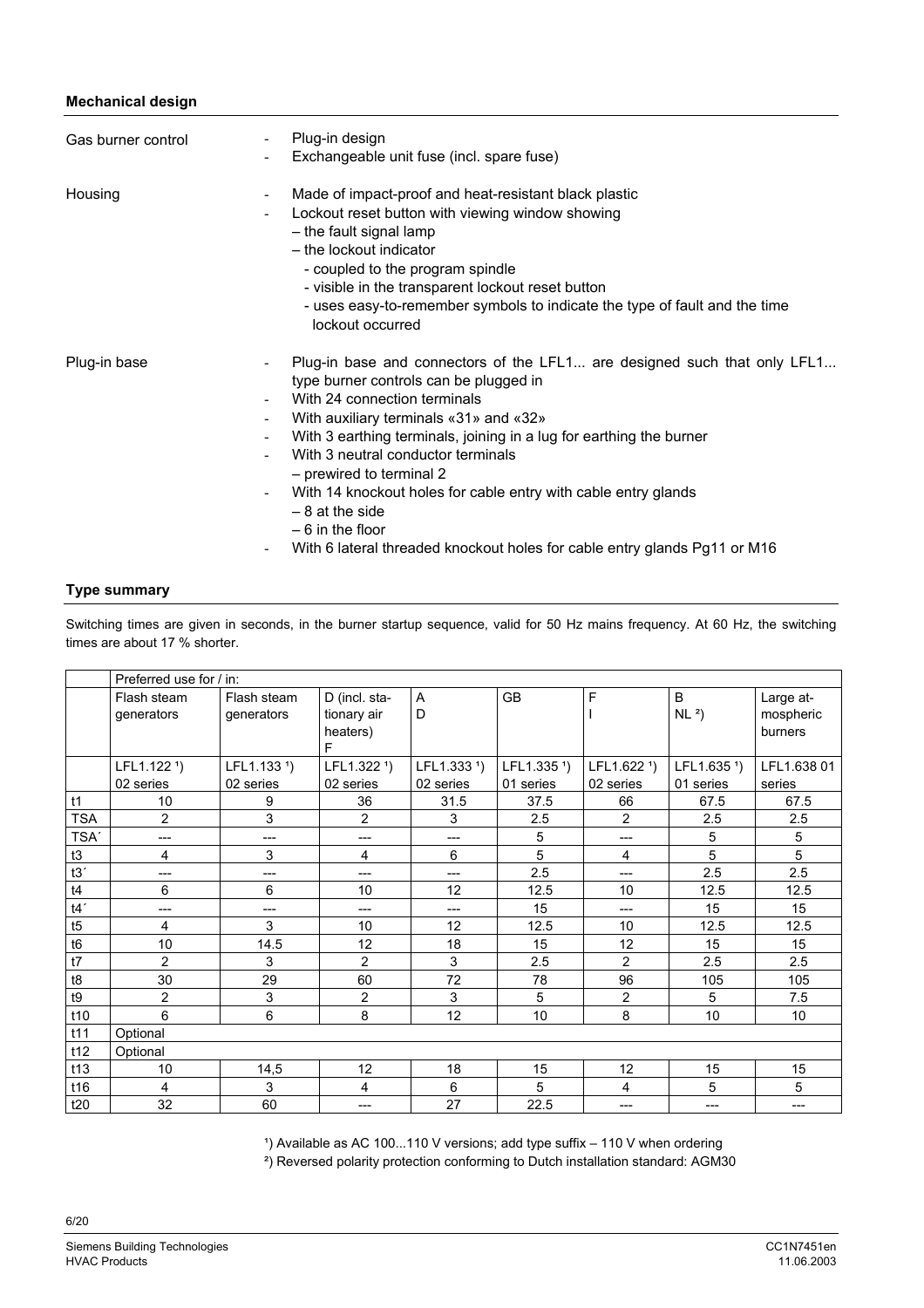When ordering, please give type reference according to «Type summary».

## **Accessories**



#### **Plug-in bases**

- With Pg11 threads for cable entry glands **AGM410490550** 

- With M16 threads for cable entry glands **AGM14.1**

## **Technical data**

| General unit data | Mains voltage                                         | AC 230 V -15 / +10 %                                                      |  |  |
|-------------------|-------------------------------------------------------|---------------------------------------------------------------------------|--|--|
| LFL1              |                                                       | AC 100 V-15 %AC 110 V +10 %                                               |  |  |
|                   | Mains frequency                                       | 5060 Hz ±6 %                                                              |  |  |
|                   | Unit fuse (built-in)                                  | T6,3H250V to DIN EN 60 127                                                |  |  |
|                   | Primary fuse (external)                               | max. $10 \text{ A}$ (slow)                                                |  |  |
|                   | Weight                                                |                                                                           |  |  |
|                   | <b>LFL1</b>                                           | approx. 1,000 g                                                           |  |  |
|                   | Plug-in base                                          | approx. 165 g                                                             |  |  |
|                   | Flame detectors                                       |                                                                           |  |  |
|                   | QRA                                                   | refer to Data Sheet 7712                                                  |  |  |
|                   | Ionization probe                                      | to be supplied by thirds                                                  |  |  |
|                   | Power consumption                                     | approx. AC 3.5 VA                                                         |  |  |
|                   | Mounting position                                     | optional                                                                  |  |  |
|                   | Degree of protection                                  | IP 40, with the exception of the connection<br>area                       |  |  |
|                   | Perm. input current at terminal 1                     | max. 5 A continuously, peaks up to 20 A for<br>20 <sub>ms</sub>           |  |  |
|                   | Perm. load on control terminals 3, 6, 7,<br>911, 1520 | max. 4 A continuously, peaks up to 20 A for<br>max. 20 ms, total max. 5 A |  |  |
|                   | Required switching capacity of switching              |                                                                           |  |  |
|                   | devices                                               | 1 A, AC 250 V                                                             |  |  |
|                   | Between terminals 4 and 5                             | 1 A, AC 250 V                                                             |  |  |
|                   | Between terminals 4 and 12                            | min. 1 A, AC 250 V                                                        |  |  |
|                   | Between terminals 4 and 14                            | depending on the load on terminals 1619                                   |  |  |
| Plug-in base AGM  | Degree of protection                                  | IP 00                                                                     |  |  |
|                   | Cable connection (stranded wires require              | screw terminals for min. 0.5 mm <sup>2</sup> and max.                     |  |  |
|                   | ferrules)                                             | 1.5 mm <sup>2</sup> cross-sectional area                                  |  |  |
|                   | Ferrules                                              | suited for the respective cross-sectional<br>area                         |  |  |
| Environmental     | <b>Transport</b>                                      | DIN EN 60721-3-2                                                          |  |  |
| conditions        | <b>Climatic conditions</b>                            | class 2K2                                                                 |  |  |
|                   | <b>Mechanical conditions</b>                          | class 2M2                                                                 |  |  |
|                   | Temperature range                                     | $-50+70$ °C                                                               |  |  |
|                   | Humidity                                              | < 95 % r.h.                                                               |  |  |
|                   | <b>Operation</b>                                      | DIN EN 60 721-3-3                                                         |  |  |
|                   | Climatic conditions                                   | class 3K5                                                                 |  |  |
|                   | <b>Mechanical conditions</b>                          | class 3M2                                                                 |  |  |
|                   | Temperature range                                     | $-20+60$ °C                                                               |  |  |
|                   | Humidity                                              | < 95 % r.h.                                                               |  |  |
|                   |                                                       |                                                                           |  |  |



**Condensation, formation of ice and ingress of water are not permitted!**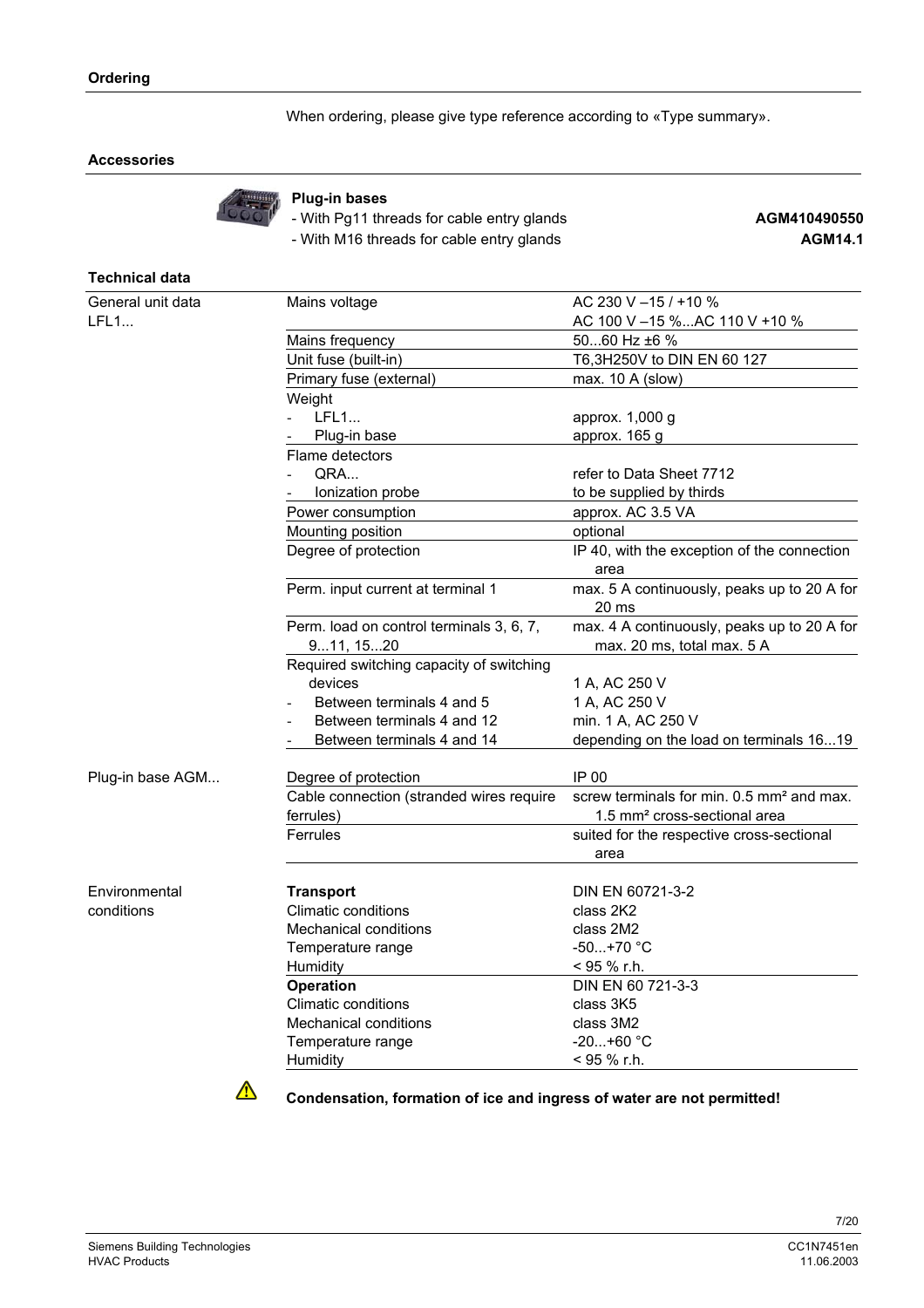| Flame supervision with | Voltage at the ionization probe                |                                                                            |
|------------------------|------------------------------------------------|----------------------------------------------------------------------------|
| ionization probe       | - Operation                                    | AC 330 V ±10 %                                                             |
|                        | - Test                                         | AC 380 V ±10 %                                                             |
|                        | Short-circuit current                          | max. 0.5 mA                                                                |
|                        | Required ionization current                    | min. $6 \mu A$                                                             |
|                        | Recommended range of measuring<br>instrument   | $050 \mu A$                                                                |
|                        | Perm. length of detector cable                 |                                                                            |
|                        | - Normal cable, laid separately <sup>2</sup> ) | max. 80 m                                                                  |
|                        | - Shielded cable                               | max. 140 m (e.g. high-frequency cable;<br>shield connected to terminal 22) |
| Flame supervision      | Supply voltage                                 |                                                                            |
| with QRA               | - Operation                                    | AC 330 V ±10 %                                                             |
|                        | - Test                                         | AC 380 V ±10 %                                                             |
|                        | Required detector current                      | min. $70 \mu A$                                                            |
|                        | Possible detector current                      |                                                                            |
|                        | - Operation                                    | max. $680 \mu A$                                                           |
|                        | - Test                                         | max. 1000 µA <sup>1</sup> )                                                |
|                        | Perm. length of detector cable                 |                                                                            |
|                        | - Normal cable, laid separately <sup>2</sup> ) | max. 100 m                                                                 |
|                        | - Shielded cable                               | max. 200 m (e.g. high-frequency cable;                                     |

<sup>1</sup>) During the prepurge time with higher test voltage: Self-ignition and extraneous light test

shield connected to terminal 22)

²) Multicore cable not permitted



For detector currents, refer to «Technical data».

Legend

Measuring circuit for detector current measurement

- C Electrolytic condenser 100...470 µF; DC 10...25 V
- FE lonization probe
- M Microammeter Ri max. 5,000 Ω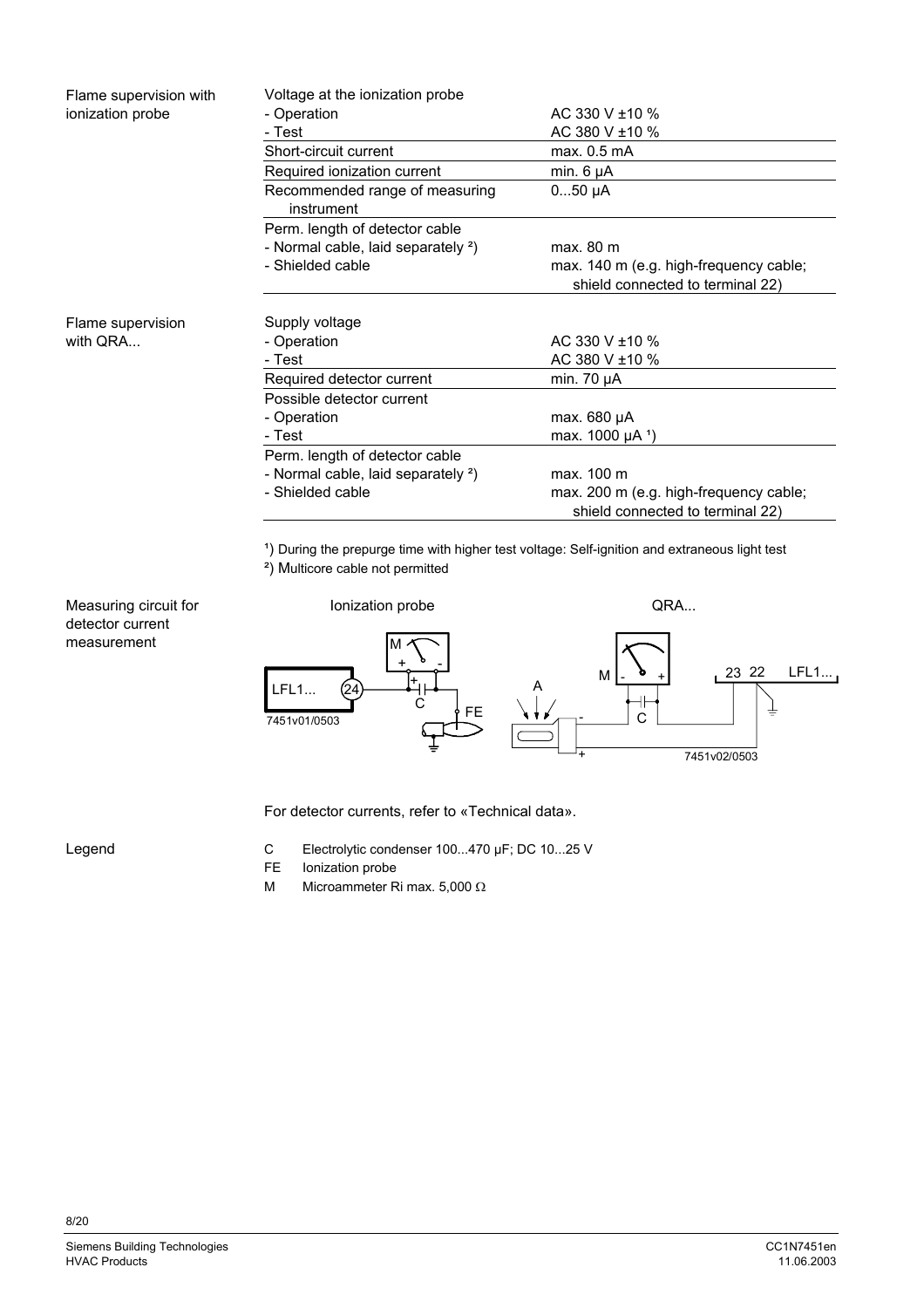

2-stage interrupted pilot burner



## Legend

- BV... Fuel valve
- FS Flame signal amplifier
- LK Air damper
- LR Load controller
- M... Fan or burner motor
- R Control thermostat or pressurestat
- RV Modulating fuel valve
- Z Ignition transformer

General

- The following features enable the LFL1... to offer a high level of additional safety:
- Detector and extraneous light test are resumed immediately on completion of the afterburn time «t13». Fuel valves that are not closed, or not fully closed, immediately initiate lockout on completion of the afterburn time «t13». The test will only be terminated when the prepurge time «t1» of the next startup sequence has elapsed
- The proper functioning of the flame supervision circuit is automatically checked during each startup phase of the burner
- During the postpurge time «t6», the control contacts for the release of fuel are checked to ensure they have not welded
- The built-in unit fuse protects the control contacts against overloads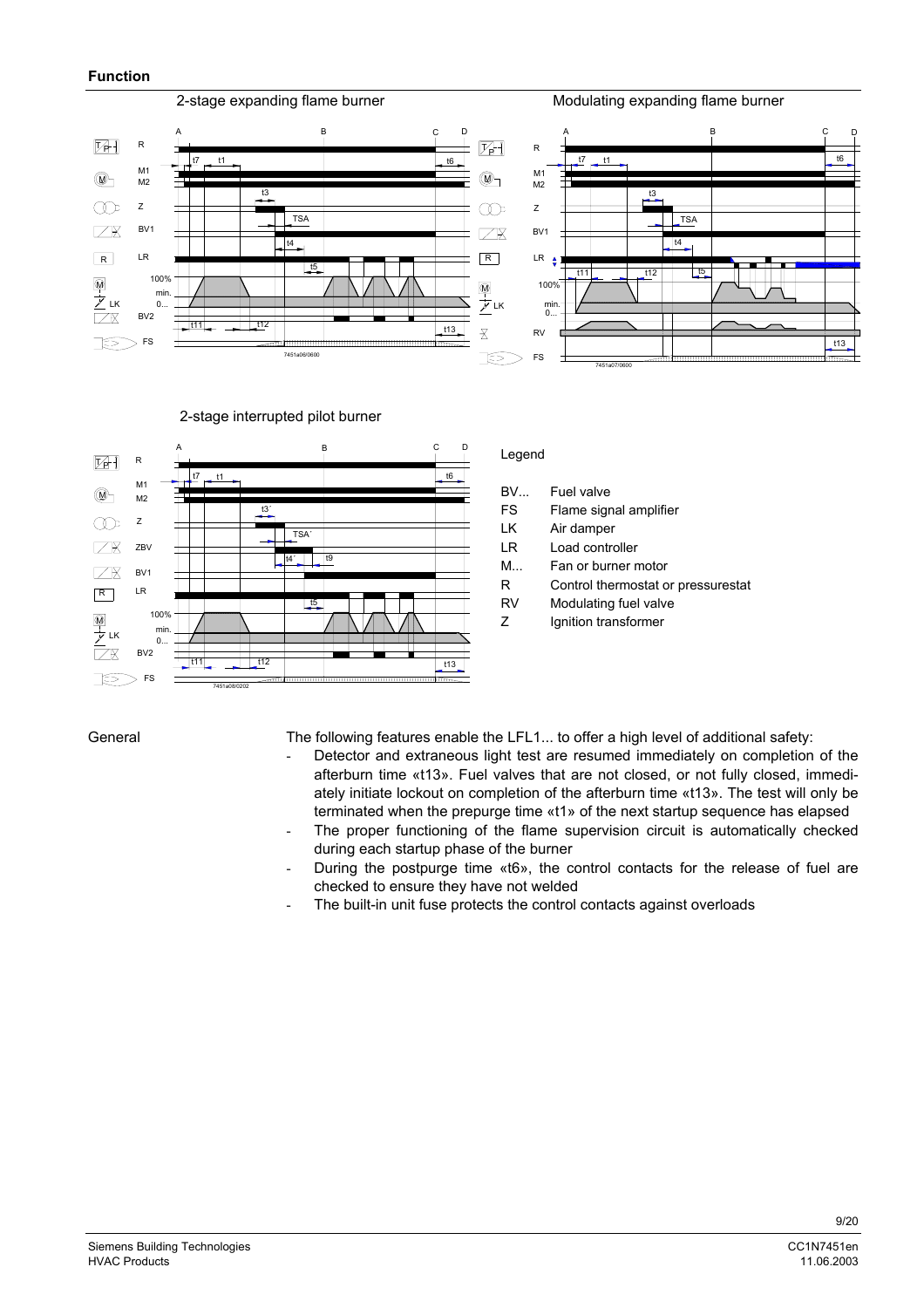| Control of the burner               | Burner operation with or without postpurging<br>Fan motors with a current draw of up to 4 A can be connected directly $\rightarrow$ starting<br>$\overline{\phantom{a}}$<br>current max. 20 A (max. 20 ms)<br>Separate control outputs for<br>$\overline{\phantom{0}}$<br>- one pilot valve, which will be shut on completion of the second safety time<br>Separate control outputs for the actuator's positioning directions OPEN, CLOSE<br>-<br>and MIN<br>Checked air damper control to ensure prepurging with the nominal amount of air<br>$\overline{\phantom{a}}$<br>Checked positions:<br>$\overline{\phantom{a}}$<br>- CLOSED or MIN on startup $\rightarrow$ low-fire position<br>- OPEN at the start of prepurging<br>- MIN on completion of prepurging<br>If the actuator does not drive the air damper to the required position, the burner<br>startup sequence will be stopped<br>2 control outputs for the release of the second and third output stage, or load con-<br>$\overline{\phantom{a}}$<br>trol<br>When load control is enabled, the control outputs for the actuator will galvanically<br>$\overline{\phantom{a}}$<br>be separated from the unit's control section<br>Connection facilities for<br>$\overline{\phantom{a}}$<br>- remote lockout warning device<br>- remote reset<br>- remote emergency shutdown<br>With burner controls of the 01 series and expanding flame burners, the safety time<br>$\overline{\phantom{a}}$<br>can be increased from 2.5 to 5 seconds by changing the circuitry (refer to «Con-<br>nection examples»), provided the longer safety time conforms to local safety regu-<br>lations |
|-------------------------------------|-------------------------------------------------------------------------------------------------------------------------------------------------------------------------------------------------------------------------------------------------------------------------------------------------------------------------------------------------------------------------------------------------------------------------------------------------------------------------------------------------------------------------------------------------------------------------------------------------------------------------------------------------------------------------------------------------------------------------------------------------------------------------------------------------------------------------------------------------------------------------------------------------------------------------------------------------------------------------------------------------------------------------------------------------------------------------------------------------------------------------------------------------------------------------------------------------------------------------------------------------------------------------------------------------------------------------------------------------------------------------------------------------------------------------------------------------------------------------------------------------------------------------------------------------------------------------------------------------------------------------------------------------|
| Flame supervision                   | With the ionization probe, in networks with earthed or nonearthed neutral conduc-<br>$\overline{\phantom{a}}$<br>tor. For this kind of supervision, the flame supervision circuit is designed such that<br>possible disturbances of the ionization current due to the ignition spark normally<br>have no impact on the establishment of the flame signal. A short-circuit between<br>ionization probe and burner ground cannot simulate a flame signal<br>With UV detector QRA (gas and oil burners)<br>-<br>Simultaneous use of ionization probe and QRA (e.g. with interrupted pilot burners<br>$\overline{\phantom{a}}$<br>or gas-electrically ignited oil burners)                                                                                                                                                                                                                                                                                                                                                                                                                                                                                                                                                                                                                                                                                                                                                                                                                                                                                                                                                                          |
| Preconditions<br>for startup        | If, on startup, the required input signals are not present, the burner control inter-<br>$\overline{\phantom{a}}$<br>rupts the startup sequence at the points marked by symbols and initiates lockout<br>where required by safety regulations. The symbols used in this Data Sheet corre-<br>spond to those on the burner control's lockout indicator.                                                                                                                                                                                                                                                                                                                                                                                                                                                                                                                                                                                                                                                                                                                                                                                                                                                                                                                                                                                                                                                                                                                                                                                                                                                                                          |
| Preconditions for<br>burner startup | Burner control must be reset<br>$\overline{\phantom{a}}$<br>Sequence switch must be in its start position<br>$\overline{\phantom{a}}$<br>$\rightarrow$ voltage at terminals 4 and 11 present<br>Air damper closed<br>End switch «z» for the CLOSED position must feed voltage from terminal 11 to<br>$\overline{\phantom{a}}$<br>terminal 8<br>The contacts of control thermostat or pressurestat «W» and other contacts of<br>$\overline{\phantom{a}}$<br>switching devices connected between terminal 12 and «LP» must be closed $\rightarrow$ e.g.<br>control contact for the oil preheater's temperature<br>Terminal 4 must be live<br>$\overline{\phantom{a}}$<br>The N.C. contact of the air pressure switch must be closed $\rightarrow$ «LP» test<br>$\overline{\phantom{a}}$                                                                                                                                                                                                                                                                                                                                                                                                                                                                                                                                                                                                                                                                                                                                                                                                                                                           |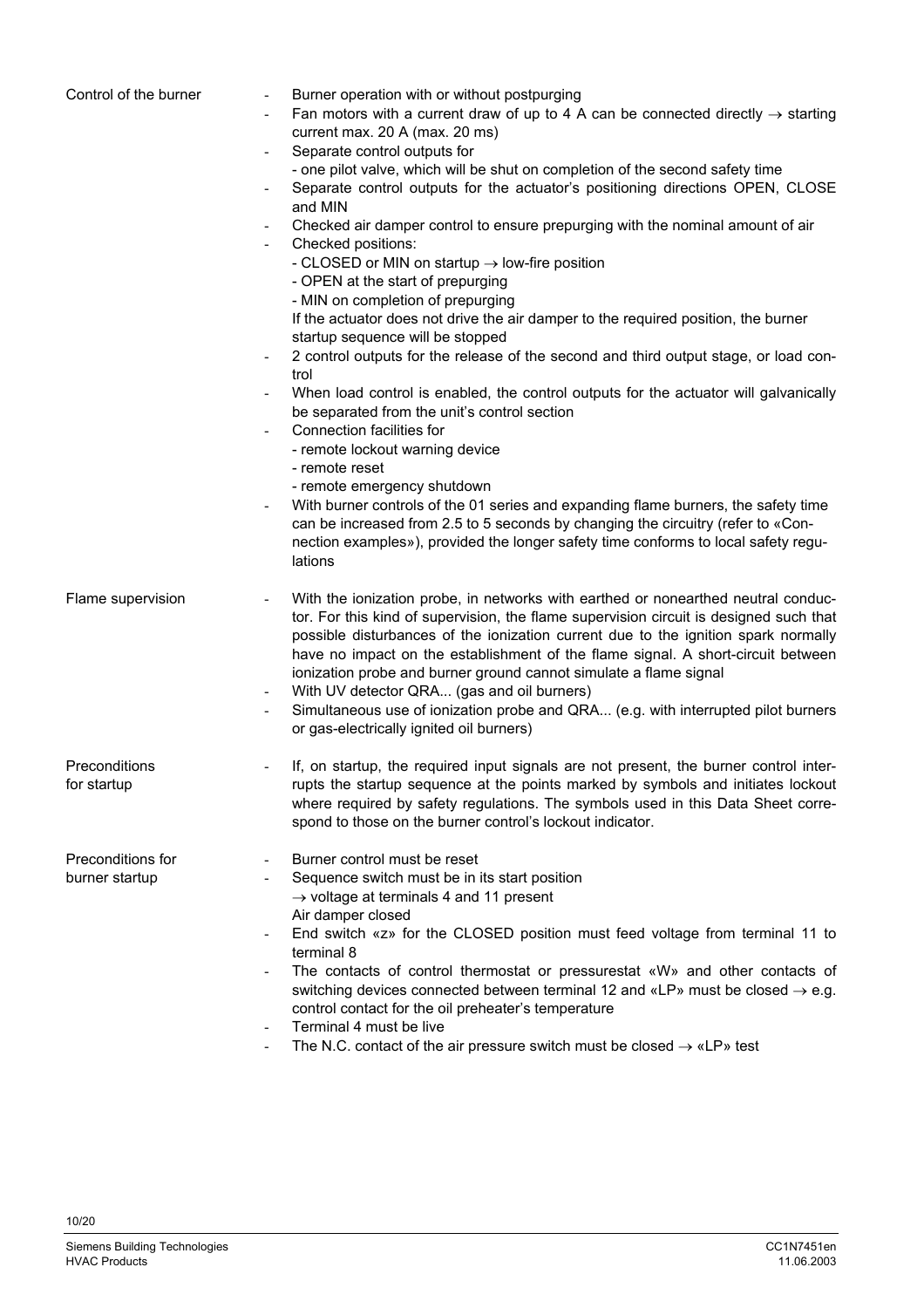#### **Startup sequence**

| sτarτup sequence |              |                                                                                                                                                                                                                                                                                                                                                                                                                                                                                                                                                                             |
|------------------|--------------|-----------------------------------------------------------------------------------------------------------------------------------------------------------------------------------------------------------------------------------------------------------------------------------------------------------------------------------------------------------------------------------------------------------------------------------------------------------------------------------------------------------------------------------------------------------------------------|
| Sequence         | A<br>$A-B$   | Start command (delivered by «R» for instance)<br>Startup sequence                                                                                                                                                                                                                                                                                                                                                                                                                                                                                                           |
|                  | B            | Operating position of the burner                                                                                                                                                                                                                                                                                                                                                                                                                                                                                                                                            |
|                  | B-C          | Burner operation (according to the control commands delivered by «R»)                                                                                                                                                                                                                                                                                                                                                                                                                                                                                                       |
|                  | $\mathsf{C}$ | Controlled shutdown via «R»                                                                                                                                                                                                                                                                                                                                                                                                                                                                                                                                                 |
|                  | $C-D$        | Sequence switch travels to start position «A», postpurging                                                                                                                                                                                                                                                                                                                                                                                                                                                                                                                  |
|                  |              | During burner off periods, only control outputs 11 and 12 carry voltage and the<br>air damper is in its CLOSED position as defined by end switch «z» of the ac-<br>tuator. Also, in order to perform the detector and extraneous light test, the flame<br>supervision circuit is live (terminals 22 / 23 and 22 / 24)                                                                                                                                                                                                                                                       |
|                  | A            | Start command delivered by «R»                                                                                                                                                                                                                                                                                                                                                                                                                                                                                                                                              |
|                  |              | $\rightarrow$ «R» closes the start control loop between terminals 4 and 5                                                                                                                                                                                                                                                                                                                                                                                                                                                                                                   |
|                  |              | The sequence switch starts running<br>- Only prepurging, power is immediately fed to the fan motor connected<br>to terminal 6                                                                                                                                                                                                                                                                                                                                                                                                                                               |
|                  |              | - Pre- and postpurging; on completion of «t7», power is fed to the fan mo-<br>tor or flue gas fan connected to terminal 7                                                                                                                                                                                                                                                                                                                                                                                                                                                   |
|                  |              | On completion of «t16», the control command to open the air damper is<br>delivered via terminal 9                                                                                                                                                                                                                                                                                                                                                                                                                                                                           |
|                  |              | No power is fed to terminal 8 during the positioning time                                                                                                                                                                                                                                                                                                                                                                                                                                                                                                                   |
|                  |              | The sequence switch continues its travel only after the air damper has fully<br>opened                                                                                                                                                                                                                                                                                                                                                                                                                                                                                      |
|                  | t1           | Prepurge time with air damper fully open                                                                                                                                                                                                                                                                                                                                                                                                                                                                                                                                    |
|                  |              | During «t1», the correct functioning of the flame supervision circuit is tested<br>If test is not successful, the burner control will initiate lockout                                                                                                                                                                                                                                                                                                                                                                                                                      |
|                  |              | Shortly after the start of «t1», the air pressure switch must change over from<br>terminal 13 to terminal 14.<br>$\rightarrow$ Otherwise lockout                                                                                                                                                                                                                                                                                                                                                                                                                            |
|                  |              | $\rightarrow$ Start of air pressure check                                                                                                                                                                                                                                                                                                                                                                                                                                                                                                                                   |
|                  |              | At the same time, terminal 14 must be live since the ignition transformer will be<br>powered and the fuel released via this current path.                                                                                                                                                                                                                                                                                                                                                                                                                                   |
|                  |              | On completion of the prepurge time, the burner control will drive the air damper<br>to the low-fire position via terminal 10, which is determined by the changeover<br>point of auxiliary switch «m». During the positioning time, the sequence switch<br>stops again. A short time later, the motor of the sequence switch will be<br>switched to the control section of the burner control. This means that, from now<br>on, positioning signals delivered to terminal 8 have no impact on the burner's<br>further startup sequence (and on subsequent burner operation): |
|                  | t5           | Interval<br>On completion of «t5», power is fed to terminal 20; at the same time, con-<br>trol outputs 911 and input 8 are galvanically separated from the unit's<br>control section<br>$\rightarrow$ The LFL1 is now protected against return voltages from the power<br>control loop<br>The startup sequence of the LFL1 ends with the release of «LR» at ter-<br>minal 20<br>After a number of idle steps (steps with no change of the contact position),<br>the sequence switch switches itself off                                                                     |
|                  |              |                                                                                                                                                                                                                                                                                                                                                                                                                                                                                                                                                                             |
|                  |              |                                                                                                                                                                                                                                                                                                                                                                                                                                                                                                                                                                             |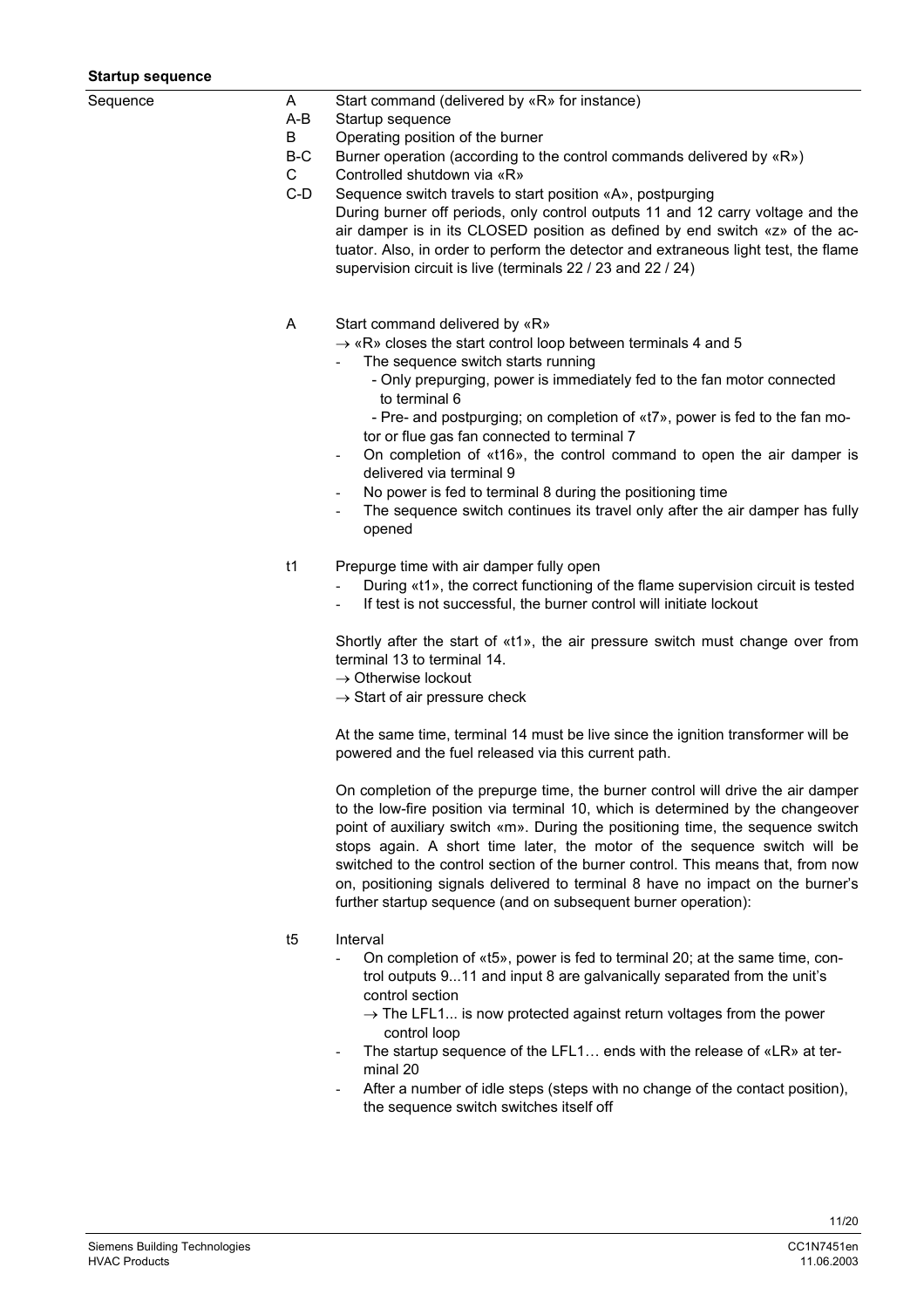| <b>Expanding flame</b><br>burners | <b>TSA</b>                     | Ignition safety time<br>On completion of «TSA», a flame signal must be present at terminal 22. It must<br>not be interrupted until controlled shutdown takes place $\rightarrow$ otherwise lockout                                                                                                                                                                                                                              |
|-----------------------------------|--------------------------------|---------------------------------------------------------------------------------------------------------------------------------------------------------------------------------------------------------------------------------------------------------------------------------------------------------------------------------------------------------------------------------------------------------------------------------|
|                                   | t3                             | Preignition time<br>Release of fuel via terminal 18                                                                                                                                                                                                                                                                                                                                                                             |
|                                   | t4                             | Interval « $BV1 - BV2$ » or « $BV1 - LR$ »<br>On completion of «t4», terminal 19 is live<br>That powers «BV2» connected to the actuator's auxiliary switch «v»                                                                                                                                                                                                                                                                  |
| Interrupted pilot<br>burners      | t3<br>t3'                      | Preignition time<br>Release of fuel for pilot burner via terminal 17                                                                                                                                                                                                                                                                                                                                                            |
|                                   | <b>TSA</b><br>TSA <sup>'</sup> | Ignition safety time<br>On completion of «TSA», a flame signal must be present at terminal 22. It must<br>not be interrupted until controlled shutdown takes place $\rightarrow$ otherwise lockout                                                                                                                                                                                                                              |
|                                   | t4<br>t4'                      | Interval «ZBV-BV1»<br>Up to the release of the fuel valve at terminal 19 for the main burner's start load                                                                                                                                                                                                                                                                                                                       |
|                                   | t9                             | Second safety time<br>On completion of the second safety time, the main burner must have been ig-<br>nited by the pilot burner since terminal 17 becomes dead as soon as this time<br>has elapsed, causing the pilot valve to close                                                                                                                                                                                             |
|                                   | B                              | Operating position of the burner                                                                                                                                                                                                                                                                                                                                                                                                |
|                                   | B-C                            | <b>Burner operation</b><br>During burner operation, «LR» drives the air damper to the high-fire or low-<br>fire position, depending on the demand for heat<br>Release of high-fire is enabled by auxiliary switch «v» in the actuator<br>$\overline{\phantom{a}}$<br>In the event of loss of flame during operation, the LFL1 will initiate lockout<br>٠                                                                        |
|                                   | C                              | Controlled shutdown<br>On controlled shutdown, the «BV» will immediately be closed. At the same<br>time, the sequence switch starts and programs «t6»                                                                                                                                                                                                                                                                           |
|                                   | C-D                            | The sequence switch travels to start position «A»                                                                                                                                                                                                                                                                                                                                                                               |
|                                   | t6                             | Postpurge time<br>Fan «M2» connected to terminal 7<br>Shortly after the start of «t6», power is fed to terminal 10<br>$\rightarrow$ air damper will be driven to the MIN position<br>Full closing of the air damper starts only shortly before «t6» has elapsed<br>$\rightarrow$ triggered by the control signal at terminal 11<br>During the following burner off period, terminal 11 remains live<br>$\overline{\phantom{a}}$ |
|                                   | t13                            | Permissible afterburn time<br>During «t13», the flame signal input can still receive a flame signal<br>$\rightarrow$ no lockout                                                                                                                                                                                                                                                                                                 |
|                                   |                                |                                                                                                                                                                                                                                                                                                                                                                                                                                 |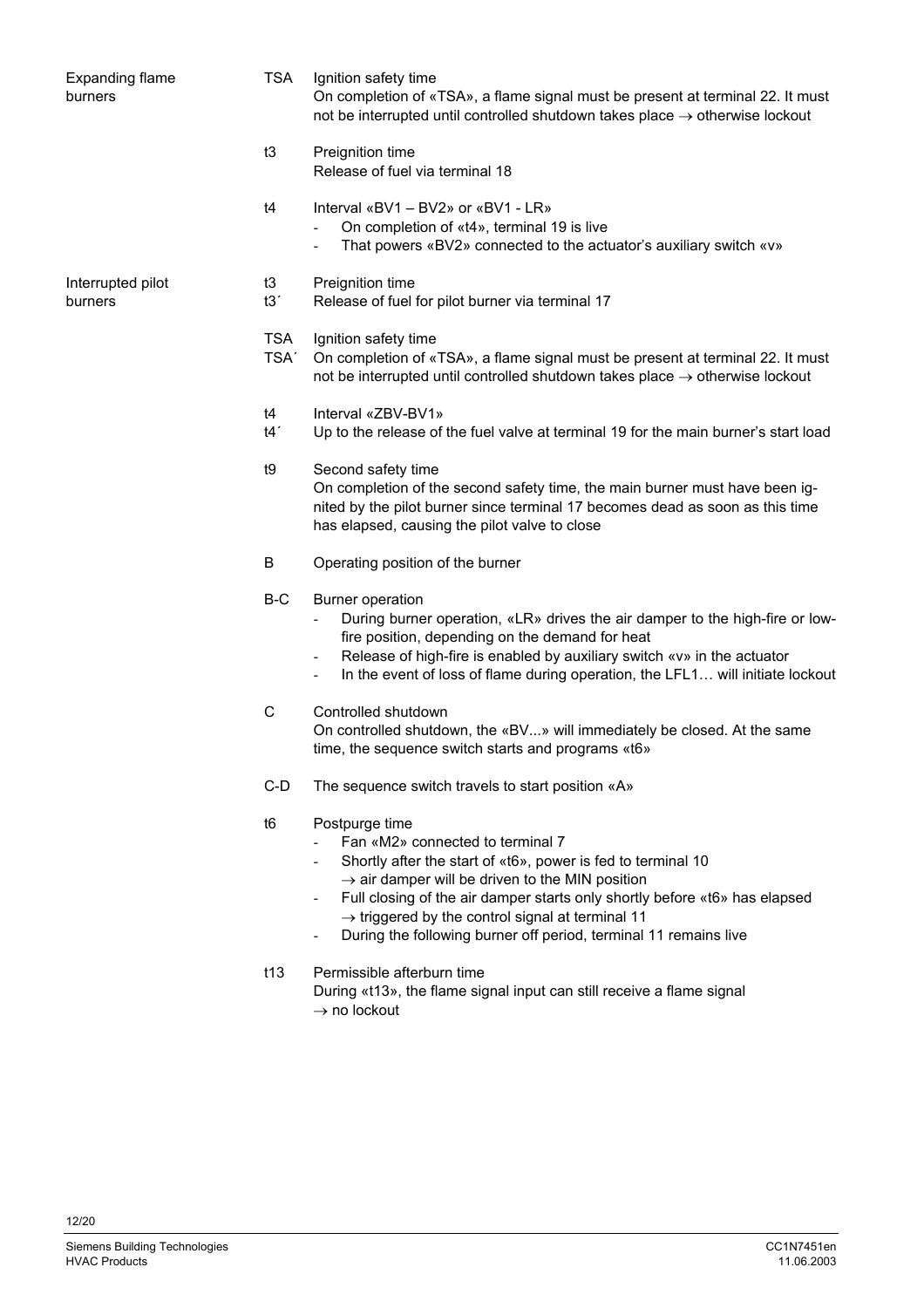D-A End of control sequence

 $\rightarrow$  start position

As soon as the sequence switch has reached the start position – thereby switching itself off – the flame detector and extraneous light test will start again. During the burner off periods, the flame supervision circuit is live. A faulty flame signal of a few seconds will initiate lockout. Short ignition pulses of the UV tube, caused for instance by cosmic radiation, do not lead to lockout.

Times «TSA´», «t3´» and «t4´» only exist with burner controls of the 01 series.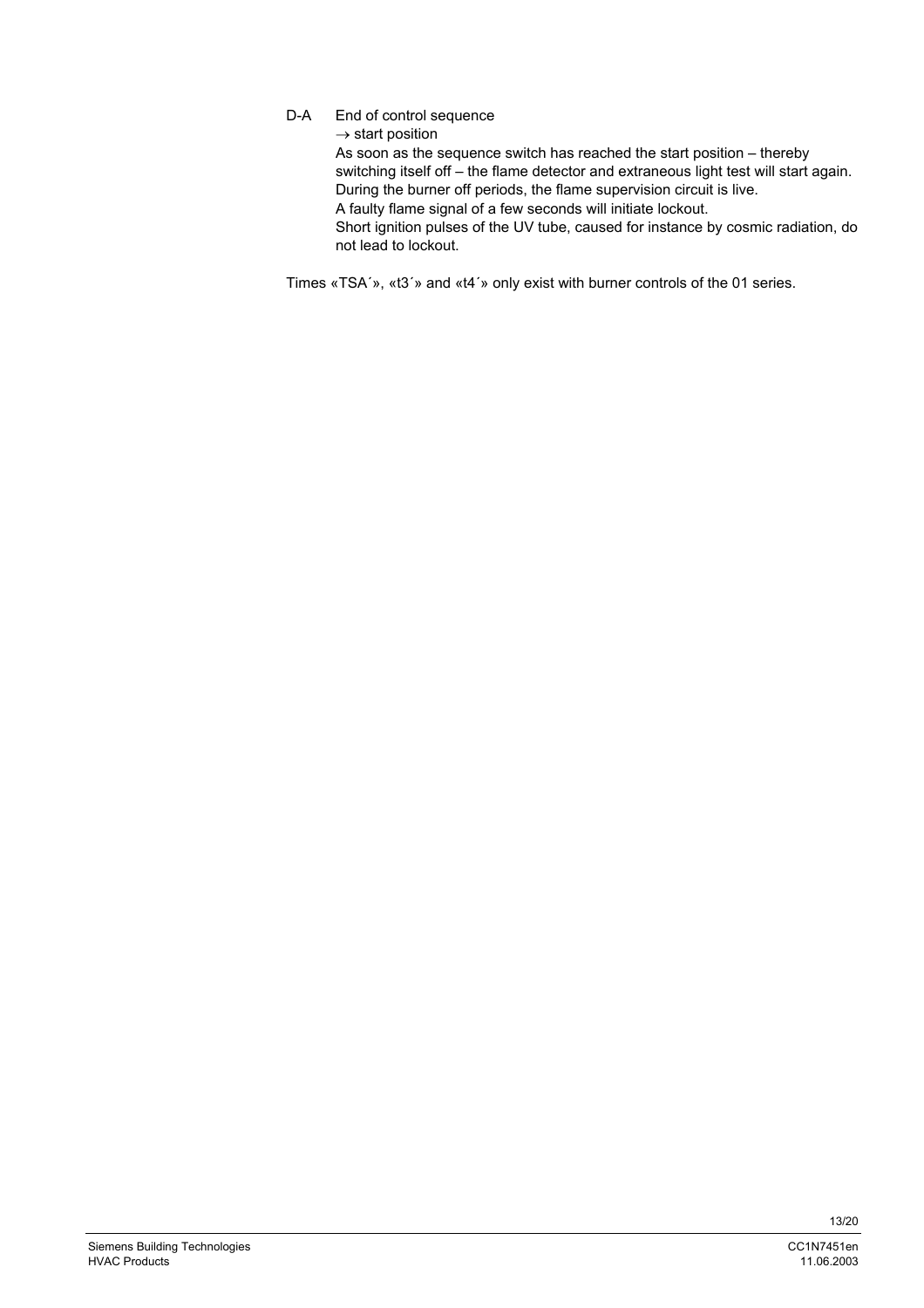## **Control sequence under fault conditions and lockout indication**

In the event of any kind of fault, the sequence switch will stop and, with it, the lockout indicator.

The symbol above the indicator's reading mark gives the type of fault:

|              | No start                            | One of the contacts is not closed (also refer to «Preconditions for burner startup»)<br>Extraneous light<br>$\bullet$<br>Lockout during or after completion of the control sequence.<br>Examples:<br>- Flames that have not extinguished<br>- Leaking fuel valves<br>- Defect in the flame supervision circuit |
|--------------|-------------------------------------|----------------------------------------------------------------------------------------------------------------------------------------------------------------------------------------------------------------------------------------------------------------------------------------------------------------|
|              | Interruption of<br>startup sequence | Terminal 8 has not received the OPEN signal from end switch «a»<br>Terminals 6, 7 and 14 remain live until the fault has been corrected<br>$\bullet$                                                                                                                                                           |
| P            | Lockout                             | No indication of air pressure at the beginning of the air pressure check<br>Loss of air pressure after the air pressure check                                                                                                                                                                                  |
| ш            | Lockout                             | Defect in the flame supervision circuit                                                                                                                                                                                                                                                                        |
| ▼            | Interruption of<br>startup sequence | Terminal 8 has not received the positioning signal from auxiliary switch «m» for the<br>low-fire position<br>Terminals 6, 7 and 14 remain live until the fault has been corrected                                                                                                                              |
| 1            | Lockout                             | No flame signal on completion of safety time «TSA»                                                                                                                                                                                                                                                             |
| $\mathbf{2}$ | Lockout                             | No flame signal on completion of the second safety time (flame signal of main flame<br>with interrupted pilot burners)                                                                                                                                                                                         |
|              | Lockout                             | Loss of flame signal during operation                                                                                                                                                                                                                                                                          |
|              |                                     |                                                                                                                                                                                                                                                                                                                |

If lockout occurs any other moment in time between start and preignition not indicated by a symbol, the usual cause is a premature flame signal, that is, a faulty flame signal, caused for instance by a self-igniting UV tube.

Lockout indicator



If lockout occurs, the burner control can immediately be reset:

- Do not press the lockout reset button for more than 10 seconds
- The sequence switch always returns to its start position first – After resetting
	- After correction of a fault which resulted in plant shutdown
	- After each power failure
	- During that period of time, power is only fed to terminals 7 and 9...11.
- Then, the LFL1... begins with a new burner startup sequence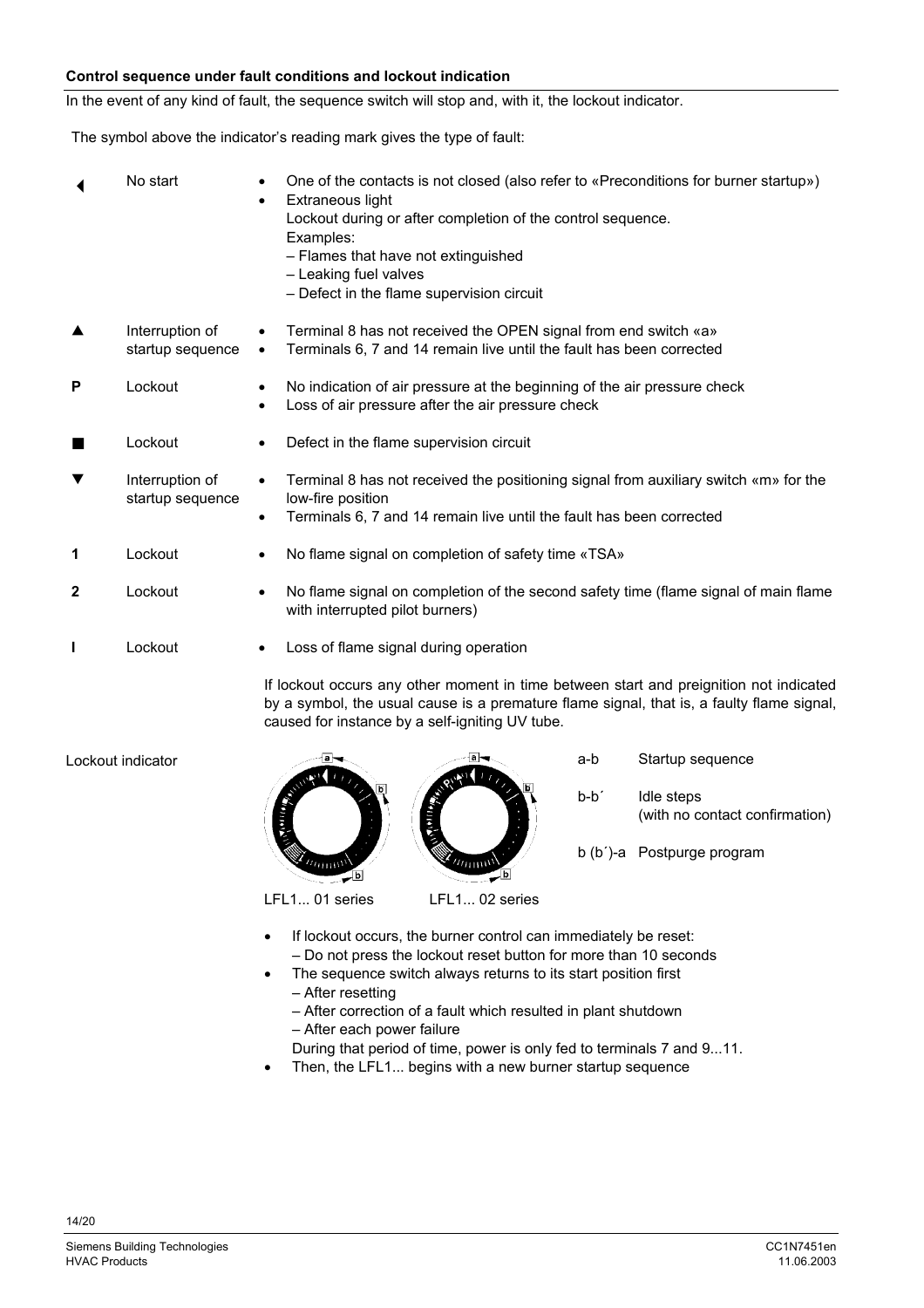

Do not press the lockout reset button for more than 10 seconds! For the connection of the safety shutoff valve, refer to the plant diagram provided by the burner manufacturer.

 $\bigwedge$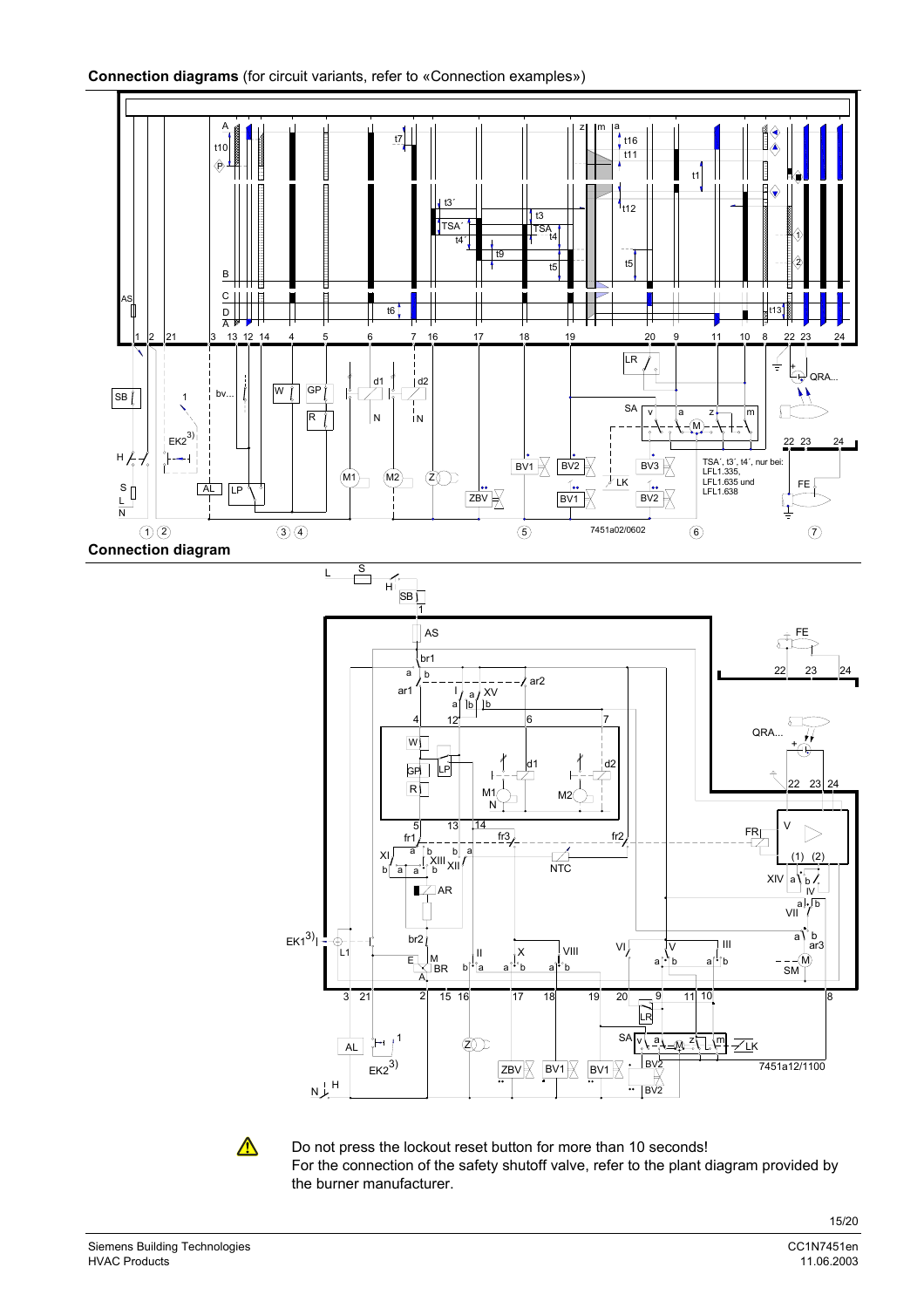

«TSA´», «t3´» and «t4´»:

These times only apply to burner controls of the 01 series (LFL1.335, LFL1.635, and LFL1.638). They do not apply to burner controls of the 02 series since cams X and VIII of these types of LFL1… perform simultaneous switching actions.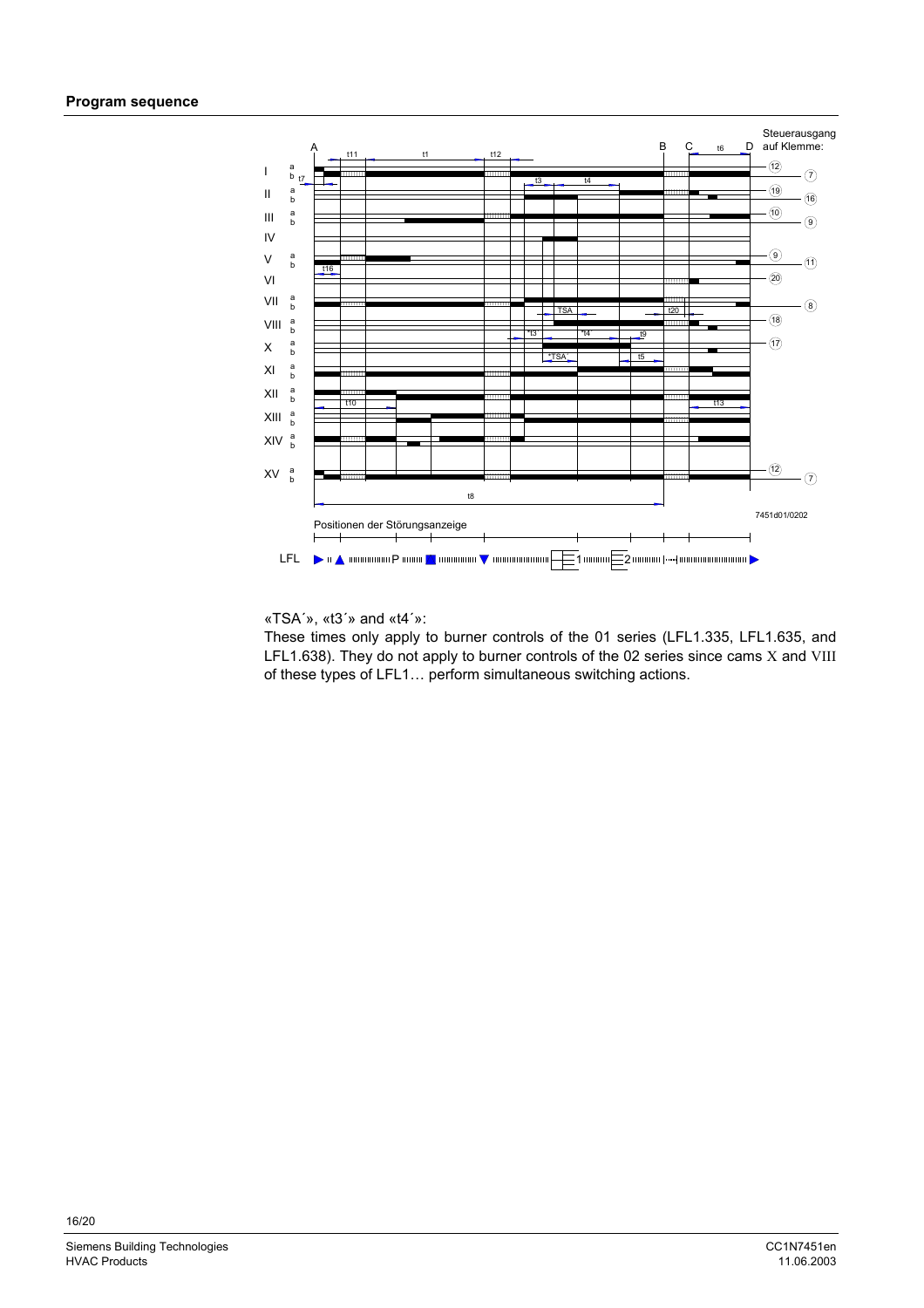## **Legend**

| a                        | Changeover end switch for air damper's<br><b>OPEN</b> position                                                                                 | m               | Changeover auxiliary switch for the air<br>damper's MIN position |
|--------------------------|------------------------------------------------------------------------------------------------------------------------------------------------|-----------------|------------------------------------------------------------------|
| AL.                      | Remote lockout warning device (alarm)                                                                                                          | M               | Fan or burner motor                                              |
| AR                       |                                                                                                                                                | <b>NTC</b>      | NTC resistor                                                     |
| AS                       | Load relay with contacts «ar»<br>Unit fuse                                                                                                     | QRA             | UV detector                                                      |
|                          |                                                                                                                                                |                 |                                                                  |
| <b>BR</b>                | Lockout relay with contacts «br»                                                                                                               | R               | Control thermostat or pressurestat                               |
| <b>BV</b>                | Fuel valve                                                                                                                                     | <b>RV</b>       | Modulating fuel valve                                            |
| bv                       | Control contact for the CLOSED position                                                                                                        | S               | Fuse                                                             |
|                          | of gas valves                                                                                                                                  | <b>SA</b>       | Air damper actuator                                              |
| d                        | Contactor or relay                                                                                                                             | <b>SB</b>       | Safety limiter                                                   |
| <b>EK</b>                | Lockout reset button                                                                                                                           | <b>SM</b>       | Synchronous motor of sequence switch                             |
| FE.                      | Ionization probe                                                                                                                               | v               | In the actuator: Changeover auxiliary switch                     |
| <b>FR</b>                | Flame relay with contacts «fr»                                                                                                                 |                 | For the position-dependent release of fuel                       |
| GP                       | Gas pressure switch                                                                                                                            | V               | Flame signal amplifier                                           |
| H.                       | Main isolator                                                                                                                                  | W               | Limit thermostat or pressure switch                              |
| L1                       | Fault signal lamp                                                                                                                              | z               | In the actuator: End switch for the air damper's                 |
| L <sub>3</sub>           | Operational readiness indication                                                                                                               |                 | CLOSED position                                                  |
| LK                       | Air damper                                                                                                                                     | Ζ               | Ignition transformer                                             |
| LP                       | Air pressure switch                                                                                                                            | ZBV             | Pilot gas valve                                                  |
| LR.                      | Load controller                                                                                                                                |                 |                                                                  |
|                          |                                                                                                                                                |                 |                                                                  |
|                          | Control signals of the LFL1                                                                                                                    |                 |                                                                  |
|                          | <b>SSSSSSSSS</b> Permissible input signals                                                                                                     |                 |                                                                  |
| <b>THE REAL PROPERTY</b> | Required input signals:                                                                                                                        |                 |                                                                  |
|                          | If these signals are not present during $\sqrt{ }$ or $\frac{1}{2}$ or $\frac{1}{2}$ the burner control will interrupt the startup sequence or |                 |                                                                  |
|                          | initiate lockout                                                                                                                               |                 |                                                                  |
| <b>TSA</b>               | Ignition safety time                                                                                                                           | t8              | Duration of startup sequence                                     |
| TSA <sup>'</sup>         | Ignition safety time or first safety time                                                                                                      |                 | (without $\kappa$ t11» and $\kappa$ t12»)                        |
|                          | (startup with burners using pilot burners)                                                                                                     | t9              | Second safety time with burners using pilot burners              |
| t1                       | Prepurge time with air damper open                                                                                                             | t <sub>10</sub> | Interval from start to the beginning of the                      |
| t3                       | Preignition time                                                                                                                               |                 | air pressure check, excluding running time of air                |
| t4                       | Interval between voltage at terminals 18                                                                                                       |                 | damper                                                           |
|                          |                                                                                                                                                |                 |                                                                  |

- t4<sup>'</sup> Interval between start of TSA' and t12 Air damper running time to the low-fire position release of valve at terminal 19 MIN
- t5 Interval between power at teminals 19 the 113 Permissible afterburn time
- t6 Postpurge time (with «M2») end and the state of the state of the state of the state of the state of the state of the state of the state of the state of the state of the state of the state of the state of the state of th
- t7 Interval between start command and power  $\frac{1}{20}$  Interval to the self-shutdown of the sequence at terminal 7 (start delay for «M2») switch after startup
- and 19<br>Interval between start of TSA' and<br>Interval between start of TSA' and<br>Interval between start of TSA' and<br>Interval between start of TSA' and<br>Interval between start of TSA' and and 20 **t16** Interval until OPEN command for the air damper is
- Valid for expanding flame burners •• Valid for interrupted pilot burners
- (1) Input for increasing the operating voltage for the QRA... (detector test)
- (2) Input for forced energizing of the flame relay during the functional test of the flame supervision circuit (contact XIV) and during safety time «TSA» (contact IV)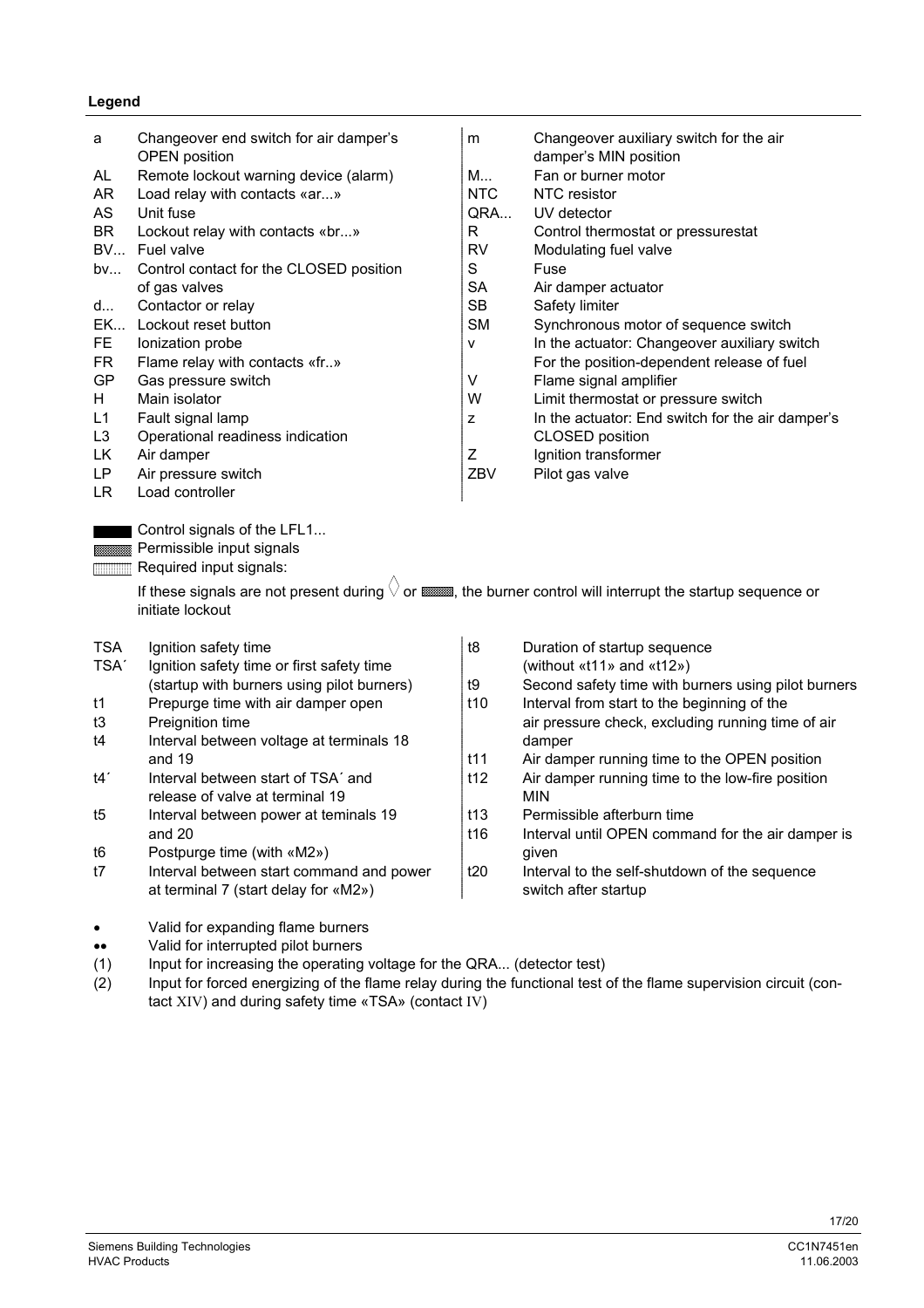## **Connection examples**

Doubling the safety time with expanding flame burners



Only with burner controls of the 01 series.

This circuit change (linking terminals 17 and 18) reduces the preignition time by 50 %.

Extension of the safety time is only permitted if in compliance with the relevant national standards.

Burner without air damper  $\frac{6,11,10,8}{2}$ 



If the case of burners with no air damper (or with an air damper not controlled and monitored by the burner control), terminals 8 and 6 must be linked, as otherwise the burner control will not be able to start the burner.

2-stage expanding flame burner Load control by a 2-position controller. The air damper is closed during burner off periods.





Control of actuator «SA» according to the single-wire principle (actuator «SA»: E.g. SQN3... as per Data Sheet 7808). For other connections, refer to «Connection diagrams».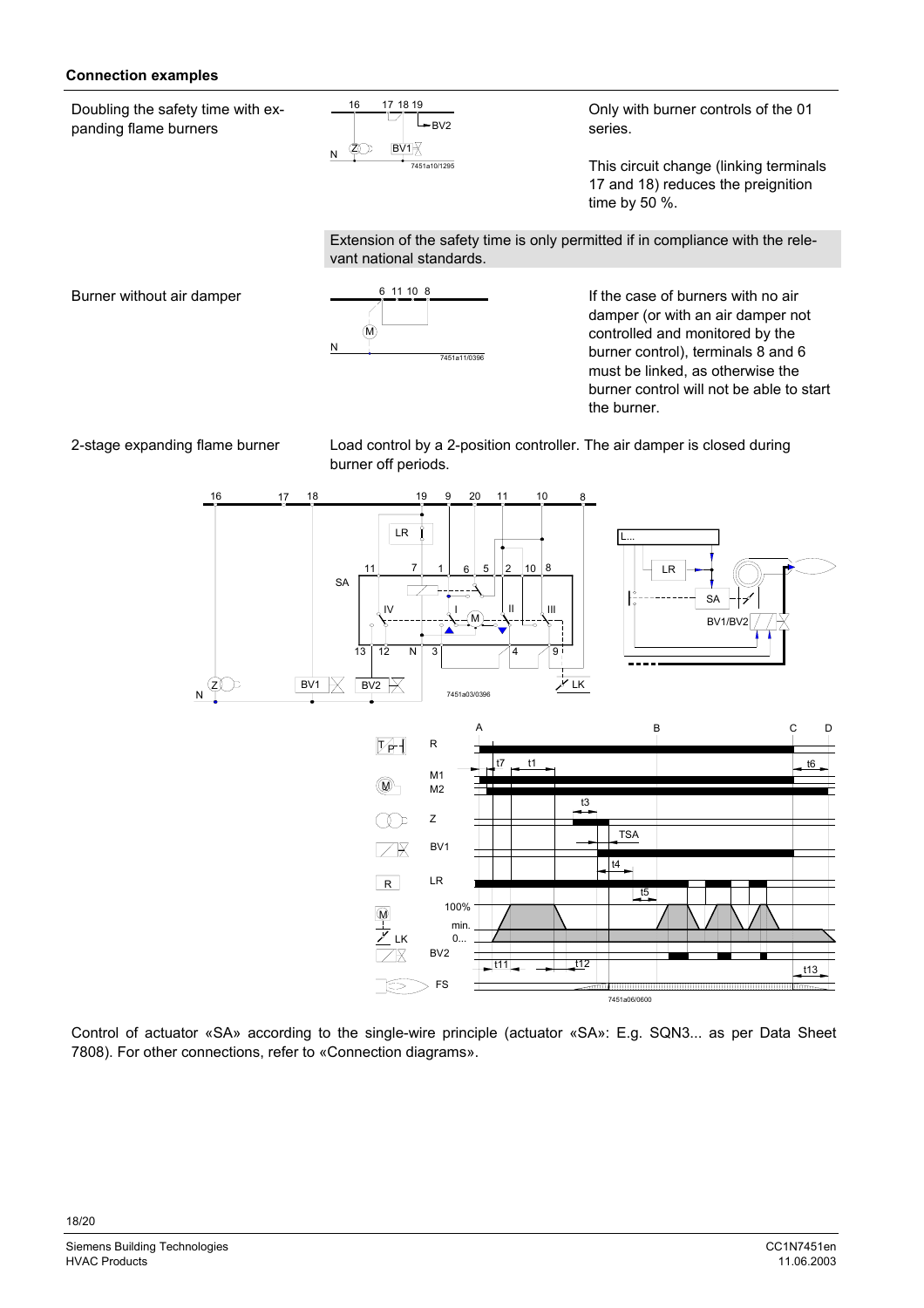**Modulating expanding flame burner**

Load control by a modulating controller with galvanically separated control contacts for the positioning directions OPEN or CLOSE.



The air damper is kept closed during burner off periods. For other connections, refer to «Connection diagrams».

## **2-stage interrupted pilot burner** (burner with pilot burner)

Controlled and supervised by a burner control of the 01 series.





The air damper is kept closed during burner off periods. For other connections, refer to «Connection diagrams».